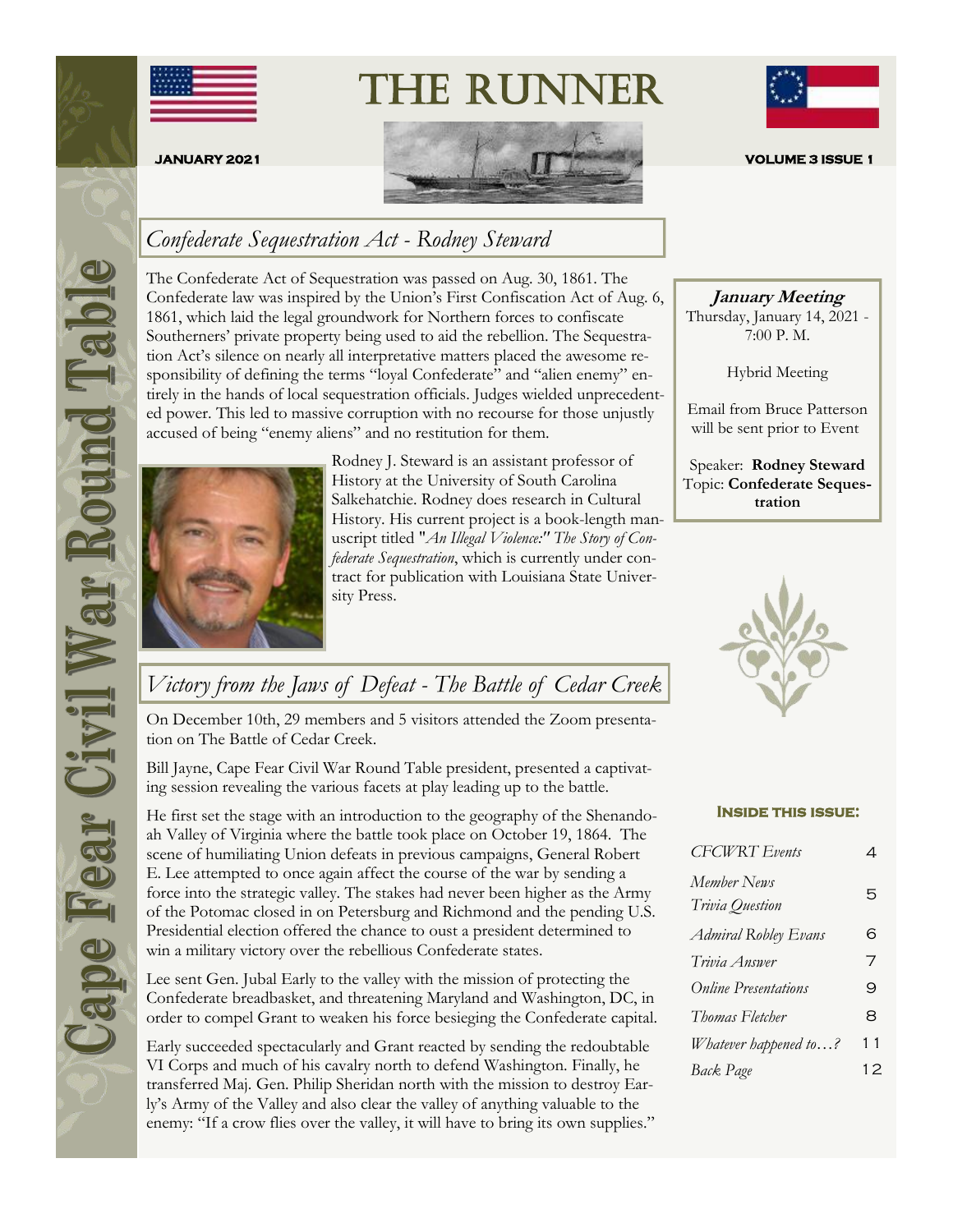

# *Victory from the Jaws of Defeat - The Battle of Cedar Creek (cont.)*

Marshaling all the Union forces in the region, Sheridan turned Early back and administered stinging defeats at Third Winchester, Fisher's Hill and Tom's Brook in September and October.

Sheridan felt that Early had been defeated and traveled to Washington to plan his next steps. He even started to draw down his troops by sending the VI Corps back to Grant before changing his mind and returning them to the Army of the Shenandoah. Posted in a strong position at Cedar Creek near Middletown, the Union Army did not have an inkling of an attack coming on its left due to Early's weakness and the geographic obstacles.

Yet, outnumbered more than two to one, Early gambled on a complex surprise attack. In this plan, largely the work of Confederate General John B. Gordon, the initial attack made the most of Early's strengths by hurling his best divisions in a surprising dawn attack aimed at the Union left, the area that seemed to be most secure because of the geographic obstacles posed by Cedar Creek, the North Fork of the Shenandoah River and Massanutten Mountain.

First Kershaw's division (about 3,000) waded across the creek predawn and hit Thoburn's division (c. 1,700 men) which held an isolated position, separated from the rest of the Union VIII Corps. The one-sided attack produced about 600 casualties. A few minutes after Kershaw, three gray divisions under Gordon emerged from the fog and hit the rest of the VIII Corps in the flank and rear. They had surprise and overwhelming numbers to their advantage. They overwhelmed Hayes, and flanked Kitching and his Provisional Division (6th NY Heavy, miscellaneous troops). The entire Confederate II Corps under Gordon was assaulting, more than 6,500 troops. They were coming not from the southwest (where Kershaw vs. Thoburn occurred) but from the southeast. Hayes and Kitching were unable to hold.

Gen. Horatio G. Wright, Union VI Corps commander and acting commander of the Army in Sheridan's absence personally led a counter attack across a ravine. Wright intended to slow the Confederate advance. Confederate Brigadier General Gabriel C. Wharton's division was now advancing up the Valley Pike along with Kershaw's division and the Corps under Gordon. Brig. Gen. William Emory, CO of the Union XIX Corps, had a division (Grover's) up and ready for a planned recon on the 19th so they were better prepared to defend themselves.

A brigade under Col. Stephen Thomas of Vermont was ordered to move east of the Valley Pike to try to slow Gordon's advance. The great weight of the Confederate assault fragmented Thomas's command which held for about 30 minutes. 8th Vermont lost 106 out of 159 including 13 of 16 officers. Confederate staff officer Jed Hotchkiss: "Such a display of heroic fortitude…worthy of the highest praise." Thomas received the MOH. 75th NY and others in Grover's 2nd Division reversed their trenches to oppose the Confederates coming at them from the east. The 156th NY Mountain Legion, faced east, defended the colors in hand-to-hand fighting but by 7:30, they retreated. 156th had 92 casualties at Cedar Creek.

In spite of the desperate valor of the scattered Union commands, Early's juggernaut rolled on through the town of Middletown and finally halted around 10 a.m. Gordon urged Early to continue the attack but Early felt his own command was too disorganized to continue.

In Winchester, about 12 miles to the north, Sheridan awoke and learned of artillery fire at Cedar Creek and soon mounted up. His adjutant, Forsyth, rode ahead and learned of the



**Gen Jubal Early**



**Maj Gen Phillip Sheridan**

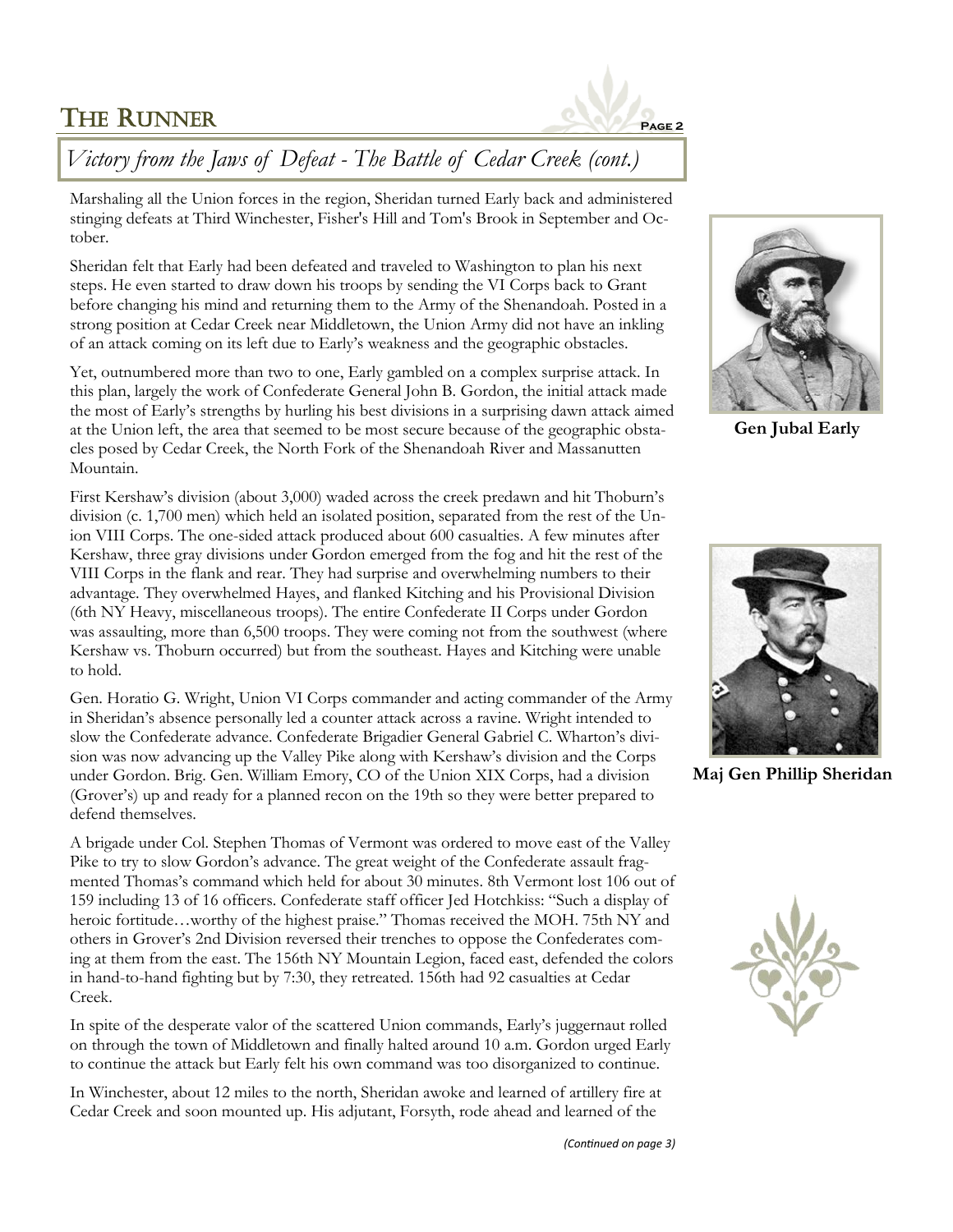

# *Victory from the Jaws of Defeat - The Battle of Cedar Creek (cont.)*

surprise. Spurring his famous horse, Rienzi, Sheridan arrived at the battle line around 10 a.m., just about the time of the halt. Forsyth recommended Sheridan troop the line and it greatly inspired the troops. He told them they would be back in their camps by nightfall.

As the lull continued through mid-day, Sheridan and his commanders prepared to turn the tables on Early, rather than retreat. When it came around three in the afternoon, the counterattack was crushing. Early tried to spread his line too thin, creating a gap on his left. Fighting was hard on the right and center. On the right, North Carolina's Major General Stephen D. Ramseur was mortally wounded and Massachusetts blue blood Charles Russell Lowell, commanding a cavalry brigade was killed.

On the left, Custer's cavalry division pushed Rosser and then saw the Confederate line in some confusion and drove to get behind them and cut off their retreat—a rout ensued that virtually destroyed the Army of the Valley.

Custer was driving Rosser across the creek to his right but saw the CSA infantry line wavering to his left. He hesitated, but only for a moment; then without waiting for orders, he made the decision that any cavalry commander worth his salt should have made. Leaving Pennington with three regiments to maintain pressure on Rosser, he reeled the rest of the division into column and *'moved to the left at a gallop.'* 

Sheridan's victory at Cedar Creek extinguished any hope of further Confederate offensives in the Valley, and was one of the Union victories in late 1864 that helped ensure President Abraham Lincoln's reelection that November.



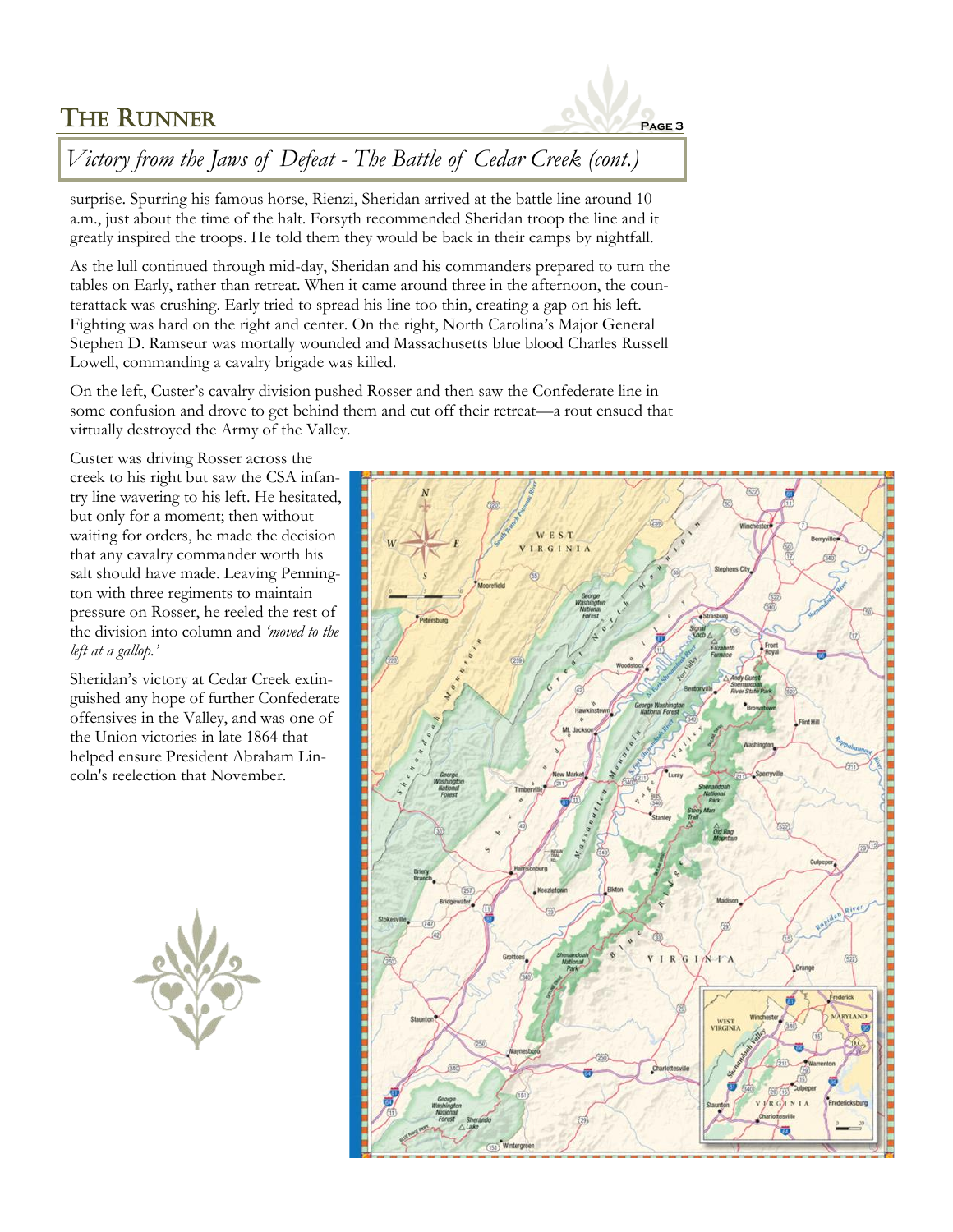

*Cape Fear Civil War Round Table Upcoming Events*



**February 11th JoAnna McDonald** (Author), Lee's Pyrrhic Victory at Chancellorsville

JoAnna, a member of our council, is a contributor to the Emerging Civil War blog. She will look at the casualties suffered by the Army of Northern Virginia at Chancellorsville, especially at the level of field grade and general grade officers. How did those losses affect the Army at Gettysburg? Almost all Civil War buffs know the story of Stonewall Jackson's loss at Chancellorsville and how that may have affected the performance of his vaunted II Corps at Gettysburg, but that wasn't the entire story.

JoAnna M. McDonald, Ph.D., is a historian, writer, and public speaker. Author of eleven books on the Civil War and WWII, as well as numerous journal and newsletter articles regarding U.S. Marine Corps history, JoAnna's next book is *R. E. Lee's Grand Strategy & Strategic Leadership: Caught in a Paradoxical Paradigm.*

### **March 11th Brad Gottfried** (Author), Cavalry in the Gettysburg Campaign

Dr. Bradley M. Gottfried holds a Ph.D. in Zoology from Miami University. Brad, who is recently retired, worked in higher education for more than four decades. He also serves as a board member of the Central Virginia Battlefield Trust. He is hard at work on two projects: The Maps of Petersburg and Appomattox and the story of the creation and consecration of the Gettysburg National Cemetery that will be published as part of the Emerging Civil War Series An avid Civil War historian, Dr. Gottfried is the author of eleven books, including; *Brigades of Gettysburg* (2002) and five previous Savas Beatie Military Atlas Titles (*First Bull Run, Antietam, Gettysburg, Bristoe Station/Mine Run, and Wilderness*). Brad and his wife recently published a history of the Point Lookout Civil War Prisoner of War Camp for Confederates. He is currently finalizing (with Theodore P. Savas) *The Gettysburg Campaign Encyclopedia*.





#### **April 8th Bob Browning** (Author), Blockading Squadrons

Dr. Browning earned his Ph.D. at the University of Alabama and embarked on his history career, working as a park superintendent at the Battleship Texas. In 1989, he began work as a historian with the U.S. Coast Guard and two years later became the Coast Guard's chief historian, retiring from government service in 2015. He is the author of six books and more than four dozen articles relating to the Coast Guard, the Civil War, and U.S. naval and maritime history.

For more information go to the [CFCWRT website.](http://cfcwrt.org/)



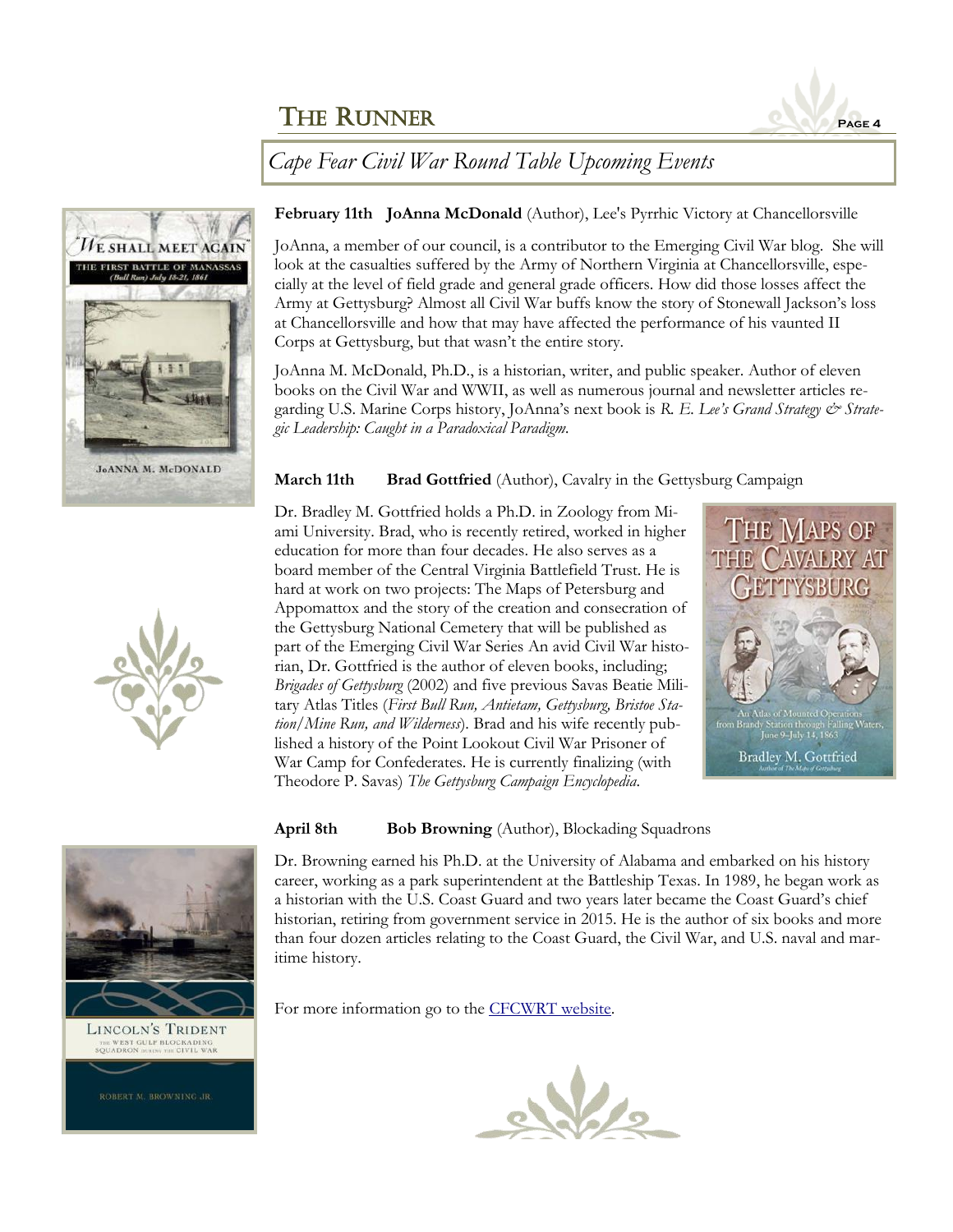

## *Round Table Officer Marks Milestone by Bill Jayne*

**Bruce E. Patterson**, the secretary-treasurer of the Cape Fear Civil War Round Table recently led the way in marking a major milestone and we would be remiss if we failed to recognize him for his great leadership, support, guidance and assistance.

Born on December 13, 1930, Bruce marked his 90th birthday with a family get-together facilitated by Zoom, a technology that even Dick Tracy couldn't have imagined in 1930 (actually, the comic strip detective with his wrist radio, etc., didn't make his debut until 1931).

Bruce's work on behalf of our round table is very important and very much appreciated. In addition to his duties as secretary and treasurer, he is the key liaison with our speakers, facilitating their visits to Wilmington or, for the past several months, their remote presentations. He is also a key volunteer for several other endeavors including the Southeast North Carolina Military Officers Association, the Remembering our Military Heroes group, Wreaths Across America, the N.C. Military Historical Society and the Wilmington Philatelic Society.

Originally from New York City, Bruce grew up in a small town in Western Massachusetts and joined the U.S. Army in 1948 after graduating from high school. He graduated from Officers Candidate School in 1951 and was commissioned in the Field Artillery, which was fitting since his father was a Coast Artilleryman who served in France in World War I.

Bruce also counts Civil War veterans among his ancestors and perhaps that helps account, in part, for his interest and expertise in history.

Bruce went on to a distinguished career in the Army, retiring as a Colonel in 1979. He was inducted into the Hall of Fame of the OCS Alumni Organization. He holds an MBA from George Washington University and is a graduate of the Command and General Staff College, the Armed Forces Staff College and the Army War College.

I consider myself very lucky to count Bruce as a friend, mentor and key member of our Round Table team. Best wishes, Bruce, and many thanks.





**Col Bruce E Patterson, US Army**



**Bruce Patterson Father, Brother, Uncle, Friend, Beloved Community member**

# *Trivia Question*

I am the wife of a Major General in the Confederate Army. I was not married to my husband at the time of the war. I was my husband's 2nd wife and so I am not buried with my husband, but I am buried in a very prominent Cemetery. Many people may not realize I am buried there as none of my children by the General are buried at this cemetery. A huge hint if you want to find my grave, I am at site 1936 in this prominent D.C. Area Cemetery. Who am I and who was my famous husband?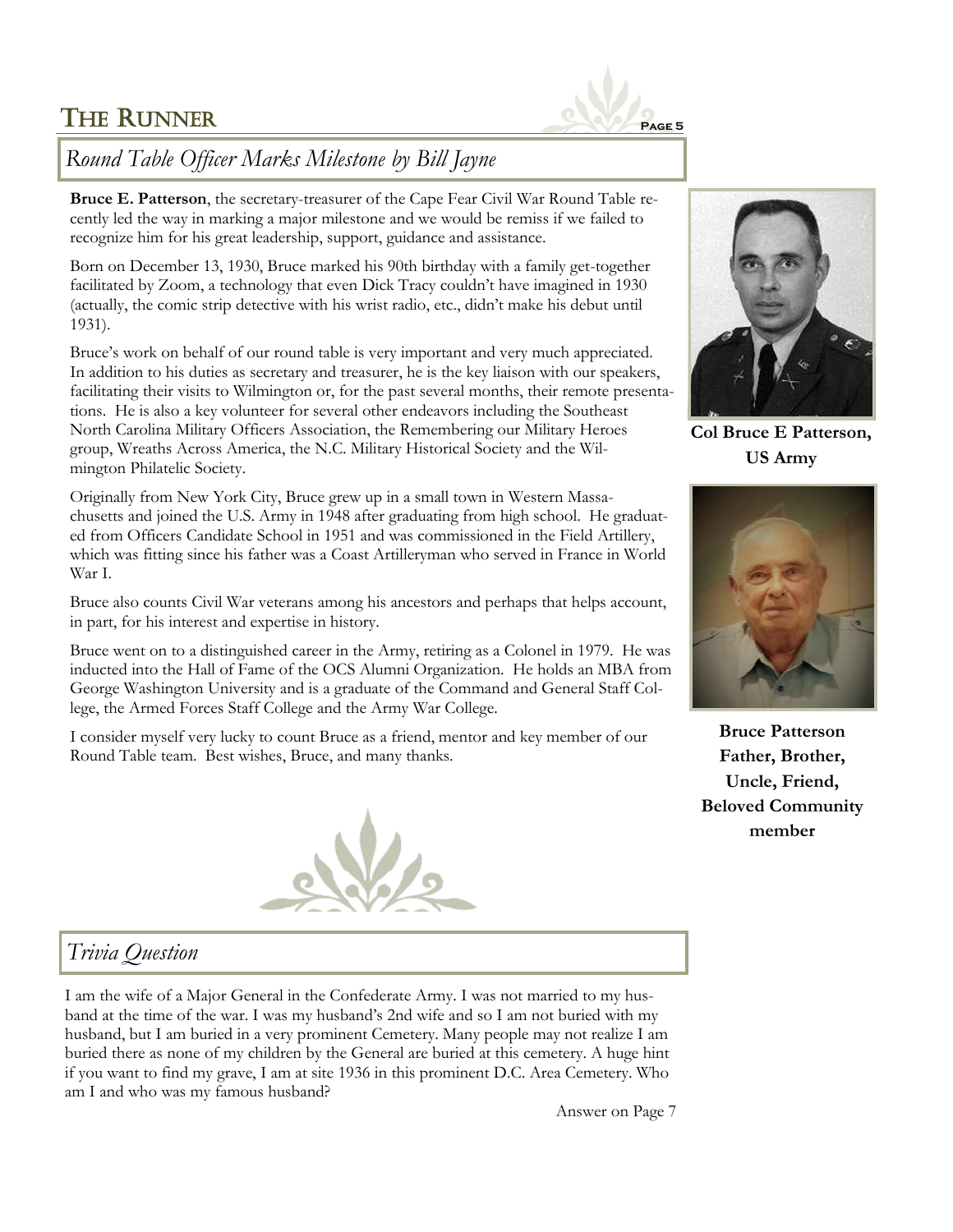

# *Robley Dunglison (Fighting Bob) Evans*

## **Fort Fisher** kept North Carolina's port of Wilmington open to blockade -runners supplying necessary goods to Confederate armies inland. By 1865, the supply line through Wilmington was the last remaining supply route open. When Ft. Fisher fell after a massive Federal amphibious assault on **January 15, 1865**, its defeat helped seal the fate of the Confederacy.

This year is the **156th** anniversary of that assault.



**Ensign Robley D. Evans** *(Continued on page 7)*

Evans made what may have been the single most incredible shot in American military history, killing a sharpshooter with a single pistol bullet after that man shot him four times with a rifle. He was the only US Naval officer invalided out of the service for supposedly incurable wounds subsequently reinstated. Evans was the only Admiral afloat in any of the world's navies who had killed buffalo from horseback, been shot through and through by an Indian arrow, and ridden a Pony Express horse through Brigham Young's flowerbed.

Born on August 18, 1846 in Floyd County, Virginia, Evans' dream was to attend the US Naval Academy in Annapolis. All spaces were filled except for the one reserved for the Utah Territory, and its candidate had to be a resident. So, in 1859, 13-year-old Evans became the youngest member of a five-man, one boy, wagon train, headed for Salt Lake City. Evans' party crossed the Great Plains, hunting buffalo and antelope as they went. He learned to ride up alongside buffalo bulls at a gallop, killing them with diagonal heart-lung shots, killing them with a Colt's repeating rifle. Northwest of Fort Laramie, the party was surrounded by hostile Indians. They made a fighting retreat to Fort Laramie. Later while trying a different route, the group was attacked again. Young Evans was wounded when an arrow passed through his left ankle but survived the attack. After many adventures out west, Evans returned to the East Coast and entered the Naval Academy.

In the Spring of 1861 came the outbreak of the Civil War. In October 1863 and barely 17 years old, he was promoted to Acting Ensign and detailed to the steamer USS Powhatan, pulling blockade duty until January 1865. In the fourth year of the Civil War during the battle to subdue Fort Fisher, Evans assembled a 62-man assault team, all Powhatan volunteers, as part

of a 2,000 men Naval force. The sailors were armed with pistols (.36 caliber Navy guns) and cutlasses. The night before the attack, rifle pits had been dug for the Marines. The Leathernecks were supposed to go to ground, providing covering fire for the sailors as they charged through them towards the Rebel stronghold. Unfortunately, the Federal plan did not go as intended. The naval force slogged through the sand more than 1,200 yards over the exposed beach, suffering casualties from the very accurate rifle long before the fort's defenders came within range of their pistols.

From more than 100 yards away Evans took careful aim on Colonel Lamb, Confederate second-in-command. Just as he fired a Rebel sniper shot him sideways through the chest, spinning him around and causing him to miss his shot. Evans disregarded the pain and continued on towards the gap blasted in the wooden palisade by the naval bombardment. He now realized one particular Confederate marksman was shooting repeatedly at him. At just 100 yards distance he was hit a second time. Evans was one of only eight men out of the more than 2,000 who successfully penetrated the wooden palisade. All eight inside the palisade had been shot and any not dead yet were now in what amounted to a known distance (35 yard) shooting gallery. Evans was shot a third time, through the right knee. In the fourth shot, the Rebel completely took off Evan's right toe. Enraged by what seemed to be the personal assault, Evans aimed at his assailant. "My bullet went a little high, striking the poor chap in the throat and passing out the back of his neck. He pitched over the parapet and rolled down near me, where he lay dead."

A Marine from the Powhatan named Wasmouth rescued Robley Evans from his exposed position inside the palisade by carrying him to a pit carved out by a navy shell about fifty yards outside the fort. As Wasmouth lowered Evans into the shelter a Confederate bullet severed the good Samaritan's jugular vein, and he dropped at the ocean's edge and there bled to death. Fate smiled somewhat more favorably on Ensign Evans.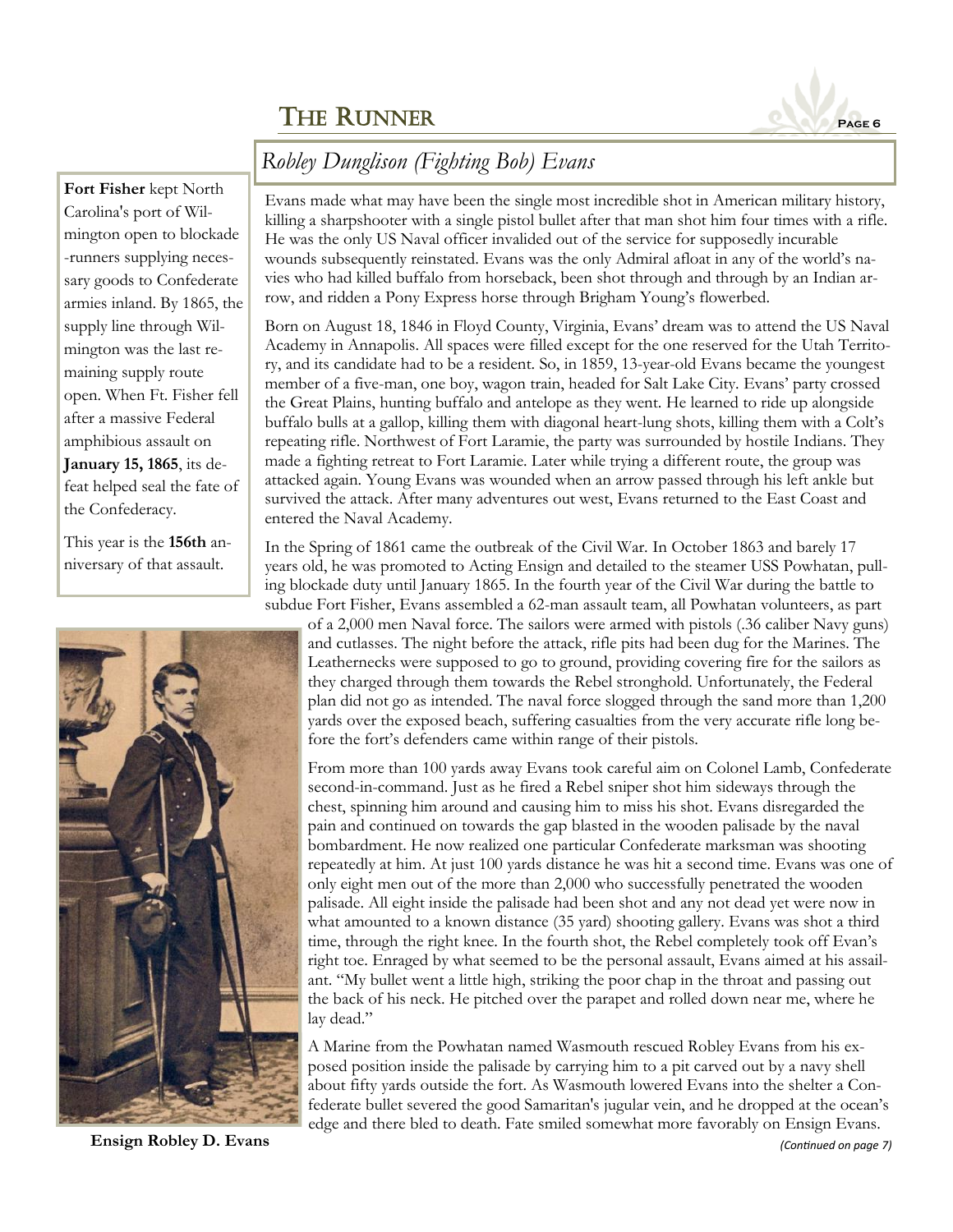

# *Robley Dunglison (Fighting Bob) Evans (cont.)*

When a signal torch signaled to the fleet that the fort had fallen to Union forces, "Ensign Robley Evans, now evacuated from the beach, was lying on the deck of the USS Nereus with other wounded seamen when the missiles began streaking through the night. Finally in a hospital before going to sleep he hid his revolver under his pillow. Drifting in and out of consciousness, he overheard the surgeon in charge tell his assistants "Take both legs in the morning." When the doctors came the next day and he could not talk them out of their intentions, out came his pistol. His .36 Navy pistol saved his legs. After much pain and suffering he taught himself to walk again and came back into active duty. He survived the battle but his leg wounds left him with a severe limp for the rest of his life.

Over the next 30 years he sailed the seven seas and advanced in rank: 1901 Rear Admiral, 1902 Commander of the Asiatic Fleet, 1905 Command of the Atlantic Fleet, and 1907 Commander of the Great White Fleet for the first half of its round -the-world voyage. Among the junior officers serving in Evans' Great White Fleet were the Ensigns William F. Halsey, Husband E. Kimmel, and Harold Stark, and the very young Midshipman Raymond Spruance. All four would become admirals in their own right and follow Evans' example.



**Rear Admiral Robley D. Evans, USN**



## *Trivia Answer*

#### **Mary Eliza Dickson Pillow**, Maj Gen **Gideon J. Pillow**'s second wife.

...Mrs. Mary E. Pillow is the daughter of Louisiana planter Michael and Hannah Palmer Dixon. Before she was out of her teens Miss Dixon became the wife of John Trigg, a wealthy young resident of Memphis, who died soon after the war.

In 1874 she married Major General Gideon J. Pillow, who had been predeceased by his first wife Mary Martin Pillow in 1869. Gideon was born in 1806 and Eliza was born in 1846. They had four children (one which died in infancy). He died of the yellow fever in 1878, leaving his widow with three children and only slender means with which to keep them.

He was a brigadier general in the Confederate army but a major general in the Tennessee militia. Pillow was a Major General of Tennessee troops in the Mexican War.

Eliza Pillow moved to Washington, D.C., to be near the federal courts to pursue claims for cotton that her first husband had lost during the Civil War. While crossing Constitution Avenue, near the Capital building in Washington, she was struck by a streetcar and died soon after. She was initially interred in a small private cemetery, but arrangements were made by her daughter Laura (daughter by her first husband), for reinterment in Arlington National Cemetery as the wife of a General.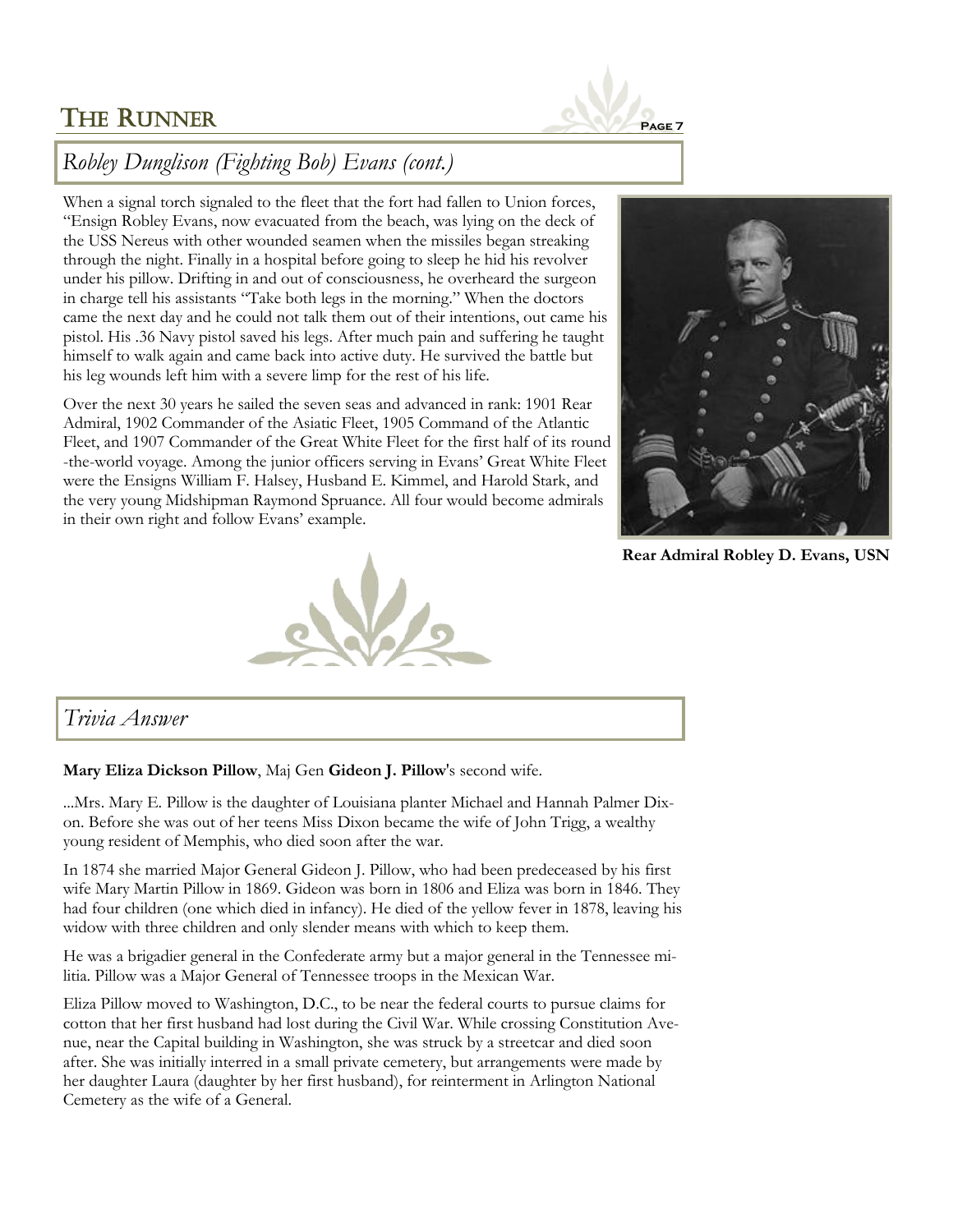

*Online Presentations*

## **Raleigh Civil War Roundtable**

**1/11 Leonard J. Fullenkamp** - Ulysses Grant: The making of a General

## **CWRT Congress - All sessions start at 7pm Eastern**

**1/20 John Fazio** - [Battle of The Alabama and Kearsarge](https://www.cwrtcongress.org/speaker/62-fazio.php)

Historian John C. Fazio tells the story of the only major battle between oceangoing vessels in the Civil War. John A. Winslow and Raphael Semmes had become best friends while serving together aboard the USS Cumberland and the USS Raritan during the Mexican War. During the Civil War, however, Semmes captained the CSS Sumter and the CSS Alabama and became the scourge of federal commercial shipping, sinking or capturing 85 merchantmen and one union warship in a three-year period. As captain of the USS Kearsarge, Winslow pursued his former friend and the Alabama for 14 months before cornering him off the coast of Cherbourg, France, where the two ships fought to the death, June 19, 1864. Winslow's and Semmes' last view of each other, and the action taken by Winslow in consequence of it, is the stuff of legend.

### **1/27 Judkin Browning & Timothy Silver** - [The Environment & the Civil War](https://www.cwrtcongress.org/speaker/66-silver.php)

Environmental factors such as topography and weather powerfully shaped the outcomes of battles and campaigns, and the war could not have been fought without the horses, cattle, and other animals that were essential to both armies. Judkin Browning and Timothy Silver weave a far richer story, combining military and environmental history to forge a comprehensive new narrative of the war's significance and impact. As they reveal, the conflict created a new disease environment by fostering the spread of microbes among vulnerable soldiers, civilians, and animals; led to largescale modifications of the landscape across several states; sparked new thinking about the human relationship to the natural world; and demanded a reckoning with disability and death on an ecological scale.

## **The Mariners' Museum and Park - Virtual Civil War Lecture**

## **1/8 John V. Quarstein** - [John Worden and the USS Montauk](https://marinersmuseum.org/event/john-worden-uss-montauk/)

Once Commander John Lorimer Worden had recovered from wounds received during the Battle of Hampton Roads, he was detailed to command the Passaicclass monitor USS Montauk. The Worden and his ship arrived in Port Royal Sound, South Carolina. Admiral Du Pont ordered Worden to bombard Fort McAllister, Georgia. This mission was to test the striking power of XV- inch Dahlgren guns against earthworks, as well as to understand these new ironclads' shot-proof abilities. On February 28, 1863, Worden was able to destroy the former commerce raider CSS Nashville (Rattlesnake). However, while heading back down the Ogeechee River, Montauk struck a torpedo. Only Worden's quick actions saved the ship from sinking.

## **Emerging Civil War YouTube Channel**

## **Howard Holzer** - [The Presidents Versus The Press](https://www.youtube.com/watch?v=yraPsKNYd_Q)

Emerging Civil War's Chris Mackowski talks with renowned Lincoln scholar Harold Holzer about Holzer's new book "The Presidents vs. The Press: The Endless Battle Between the White House and the Media, from the Founding Fathers to Fake News."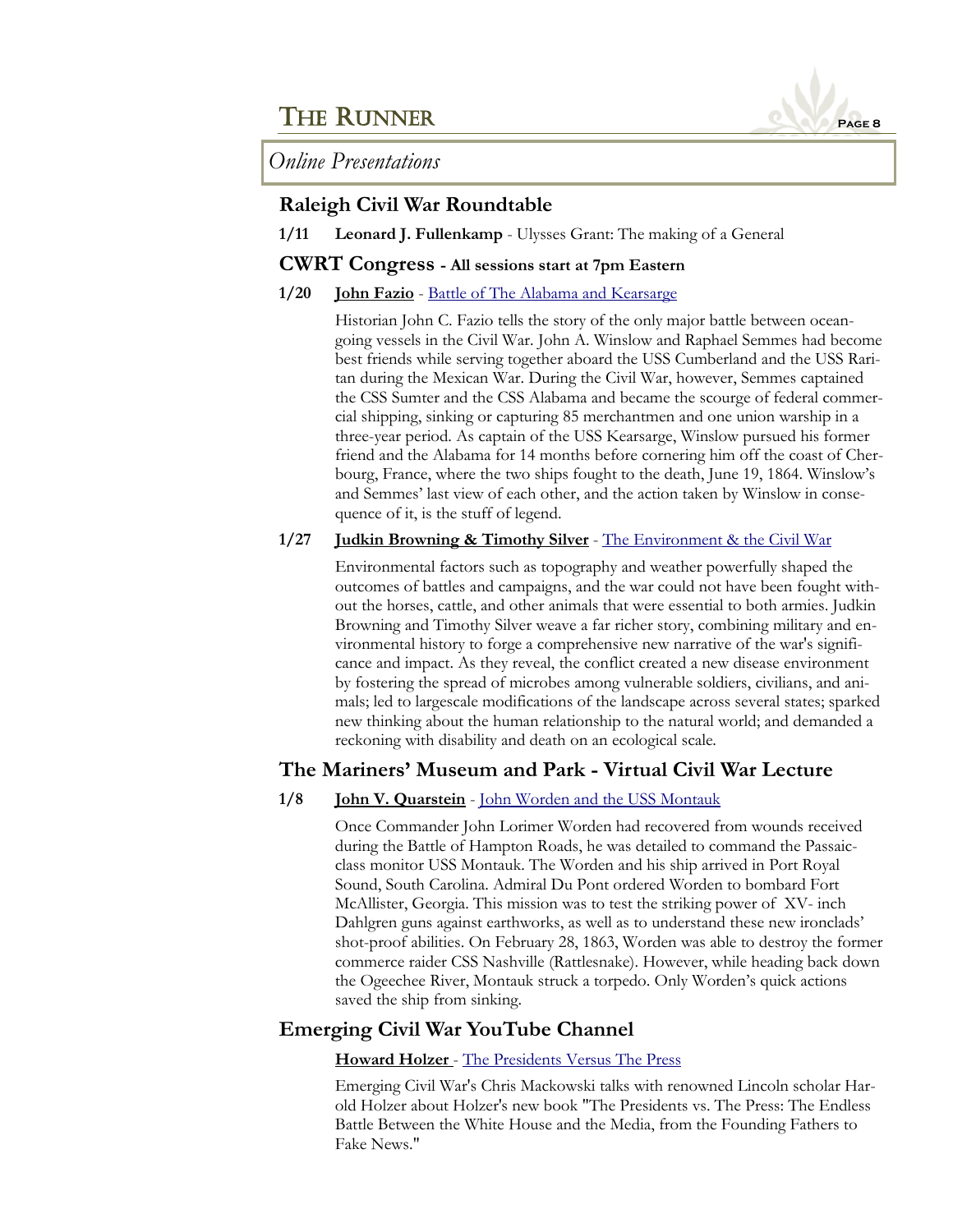

*Finding Missouri Governor and Union Brigadier General Thomas C. Fletcher in Hillsboro by Kristen Pawlak*

For many history buffs and road trippers, rural Jefferson County, Missouri is usually not very high – or maybe not at all – on the Civil War bucket list of sites to see. Sitting due south of St. Louis is the county seat, Hillsboro, where one of Missouri's most influential Civil War and Reconstruction governors had his antebellum home.

Bvt. Brigadier General and Missouri Governor Thomas C. Fletcher was actually born in Jefferson County, specifically the town of Herculaneum. The first county seat of Jefferson County (until the 1830s), Herculaneum was known for its lead mining and production, as well as its proximity to St. Louis, which is what most likely drew Fletcher's parents to immigrate there from Maryland prior to his birth in 1827. His family was well-off financially,

having owned several slaves, and allowed him to receive an education and pursue a career in law.



Located in Hillsboro, Missouri is the 1850s home of Missouri Governor and Civil War veteran Thomas C. Fletcher. Courtesy of Kristen Pawlak.

Fletcher was quite politically active early in his adult life and career. At the age of 22, he became Circuit Clerk in Jefferson County; and after seven years of clerk service, Fletcher was admitted to the bar. It was while he served as the Circuit Clerk in Jefferson County's seat of Hillsboro that he lived in this quaint home. Unlike his parents and upbringing in a slave-owning household, he became a Republican and abolitionist in the mid-1850s. Fletcher's loyalty to the Republican Party and county greatly shaped the rest of his career and life.

A love of Union, freedom, and equality, as well as having a distinguished political career, led Fletcher to become a delegate to the Republican National Convention in 1860. When the Civil War broke out, two of his brothers – Perry and Charles – both enlisted in the 6th Missouri Infantry. In an accident at the St. Louis Arsenal in June 1861, Sgt. Perry Fletcher died. Two years later in October 1862, Fletcher enlisted and became Colonel of the 31st Missouri Infantry. At the Battle of Chickasaw Bayou during the Vicksburg Campaign, he was captured by Confederate forces and imprisoned at the infamous Libby Prison until the spring of 1863. Though he was able to command troops in the field with the Army of the Tennessee, Fletcher was forced to return to Jefferson County in early 1864 due to lingering illness.

By the early fall of 1864, as Maj. Gen. Sterling Price's Army of Missouri advanced into Missouri, a recovered Fletcher organized the 47th Missouri Infantry. Part of the Union garrison at Fort Davidson, Fletcher and the 47th Missouri were heavily involved in the Battle of Pilot Knob on September 27, 1864. Though forced to withdraw from Fort Davidson after repeated Confederate attacks, the battle itself was a major factor into why Price did not attack the vital Union city of St. Louis. Additionally, the political aspirations of Fletcher



Col. Thomas C. Fletcher in his Federal uniform. Courtesy of Wilson's Creek National Battlefield.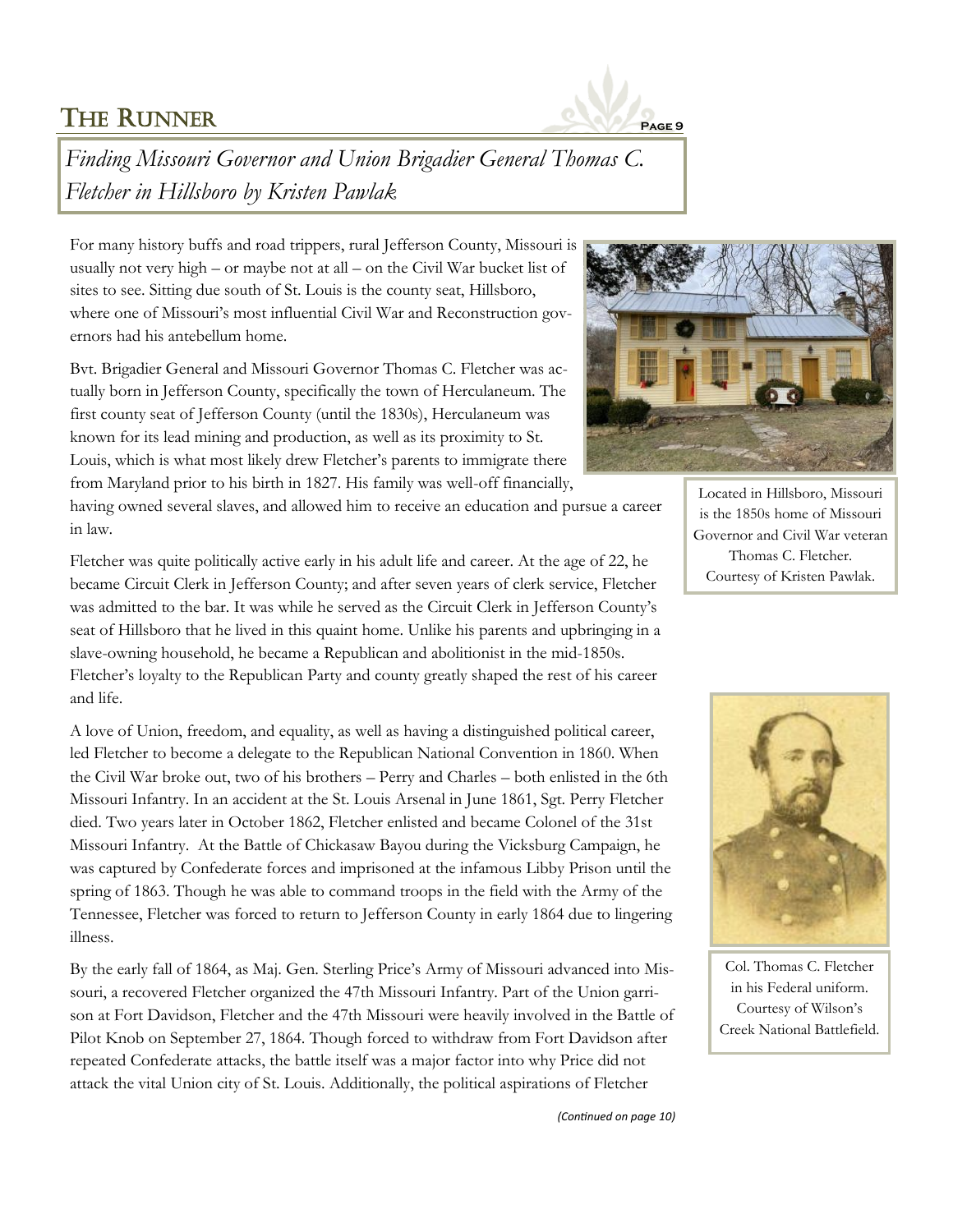

*Finding Missouri Governor and Union Brigadier General Thomas C. Fletcher in Hillsboro by Kristen Pawlak, (cont.)*

and the garrison's overall commander Thomas Ewing contributed to the Federals' decision to stay at Fort Davidson and fight it out against Price. Fletcher's involvement in the battle, which certainly contributed to Union victory in the overall campaign, led to his promotion to brevet brigadier general.

Just two months after commanding troops in the field at Pilot Knob, Fletcher won a decisive victory over Democrat Thomas Price in the Missouri gubernatorial election of 1864. A border state, Missouri was immune to the Emancipation Proclamation, allowing slavery in her borders due to her loyalty to the Union. With his strong abolitionist beliefs, Fletcher was determined to end slavery.

On January 11, 1865, he helped lead Missouri and the General Assembly to formally abolish slavery in the state. That day at the Missouri State Capitol, Fletcher addressed the state with a public endorsement of abolition: "In the lightning's chirography the fact is written ere this over the whole land – Missouri is Free! … Forever be this day celebrated by our people." Just twenty days later, Congress passed the Thirteenth Amendment, abolishing slavery nationwide. Fletcher holds a special legacy in Missouri as helping lead the charge to end slavery in this divided border state.

Serving from 1865 to 1869, Fletcher oversaw Missouri's tumultuous post-war era. Unlike the states in the former Confederate South, Missouri was not under Congressional Reconstruction. However, it faced fierce division between Republican wings and what a post-war Missouri would look like. Fletcher's administration addressed issues regarding state railroad debt, education reform, post-war violence, Native American rights and the Constitutionality of test oaths.

After his governorship, Fletcher returned to the practice of law, first in St. Louis then in Washington, DC. He ran for U.S. Congress in 1880, but lost. He passed away at the age of 72 in Washington, DC and was interred at St. Louis' famous Bellefontaine Cemetery.

As Missouri's first Republican and first native-born son to serve as Missouri Governor, Fletcher is a remarkable figure in Missouri, Civil War, and Reconstruction history. Leading the fight for abolition in Missouri and leading the state through some of its most chaotic years, he should be remembered more often. Next time you are in the St. Louis area, make sure a visit to Fletcher's modest, unassuming, but beautifully-preserved home in Hillsboro is on the list.





Fletcher's portrait as Governor of Missouri. Courtesy of the City of Herculaneum.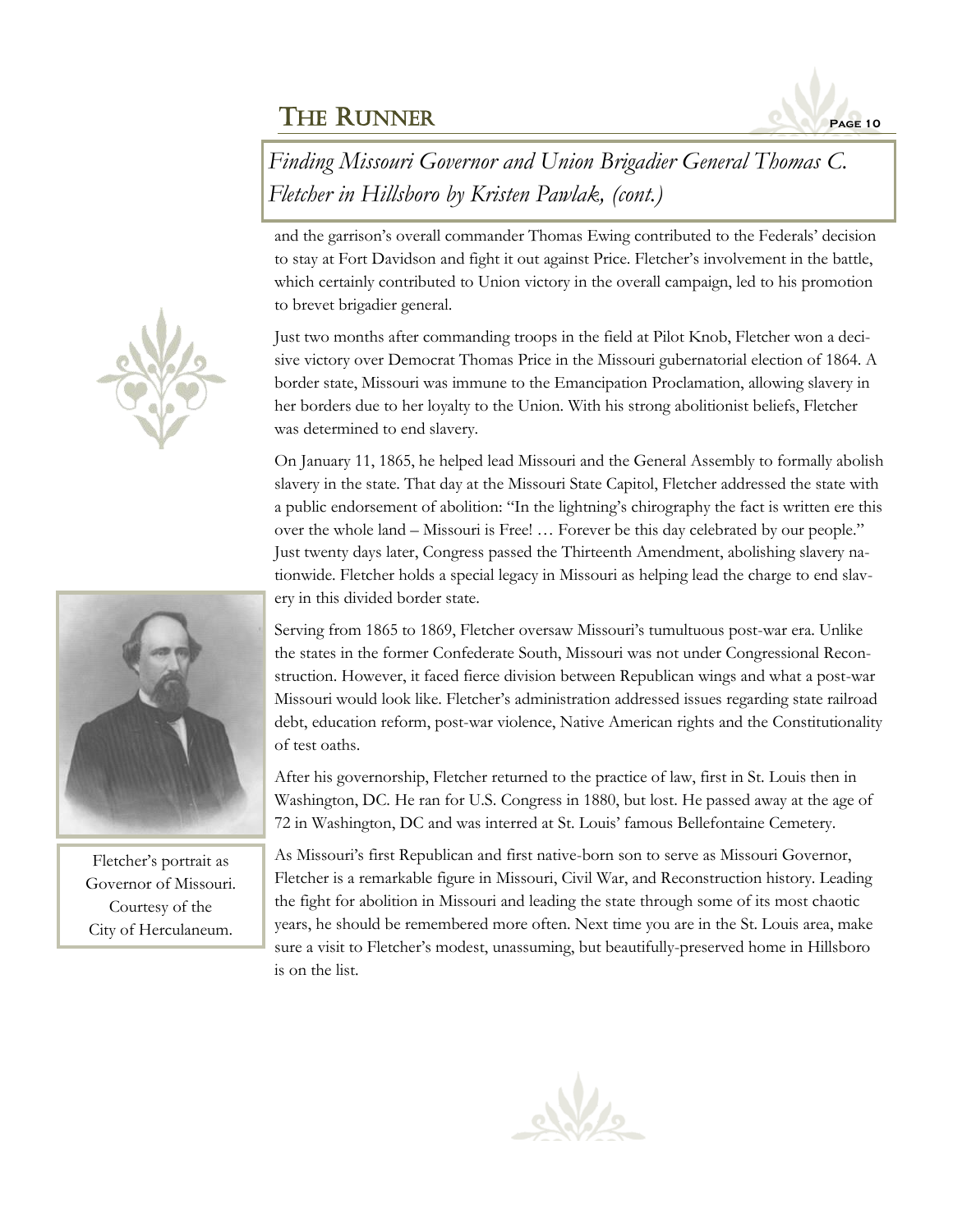

*After the end of the Civil War whatever happened to…?*

## **Confederate General Pierre G. T. Beauregard**

Beauregard pursued a position in the Brazilian Army in 1865, but declined the Brazilians' offer. He claimed that the positive attitude of President Johnson toward the South swayed his decision. "I prefer to live here, poor and forgotten, than to be endowed with honor and riches in a foreign country." He also declined offers to take command of the armies of Romania and Egypt.

He was active in the Reform Party, an association of conservative New Orleans businessmen, which spoke in favor of civil rights and voting for former slaves, hoping to form alliances between African-Americans and Democrats to vote out the Radical Republicans in the state legislature.

Beauregard's first employment following the war was in October 1865 as chief engineer and general superintendent of the [New Orleans, Jackson and Great Northern](https://en.wikipedia.org/wiki/New_Orleans,_Jackson_and_Great_Northern) Railroad. In 1866 he was promoted to president, a position he retained until 1870, when he was ousted in a hostile takeover. This job overlapped with that of president of the New Orleans and [Carrollton Street Railway](https://en.wikipedia.org/wiki/New_Orleans_and_Carrollton_Railroad) (1866–1876), where he invented a system of cable-powered street railway cars. Once again, Beauregard made a financial success of the company, but was fired by stockholders who wished to take direct management of the company.

In 1869 he demonstrated a cable car and was issued U.S. Patent 97,343.

After the loss of these two railway executive positions, Beauregard spent time briefly at a variety of companies and civil engineering pursuits, but his personal wealth became assured when he was recruited as a supervisor of the Louisiana State Lottery Company in 1877. He and former Confederate general Jubal Early presided over lottery drawings and made numerous public appearances, lending the effort some respectability. For 15 years the two generals served in these positions, but the public became opposed to governmentsponsored gambling and the lottery was closed down by the legislature.

Beauregard's military writings include Principles and Maxims of the Art of War (1863), Report on the Defense of Charleston, and A Commentary on the Campaign and Battle of Manassas (1891). He was the uncredited co-author of his friend Alfred Roman's The Military Operations of General Beauregard in the War Between the States (1884). He contributed the article "The Battle of Bull Run" to Century Illustrated Monthly Magazine in November 1884. During these years, Beauregard and Davis published a series of bitter accusations and counter-accusations retrospectively blaming each other for the Confederate defeat.

Beauregard served as [adjutant general](https://en.wikipedia.org/wiki/Adjutant_general) for the Louisiana state militia, 1879–88. In 1888, he was elected as commissioner of public works in New Orleans. When John Bell Hood and his wife died in 1879, leaving ten destitute orphans, Beauregard used his influence to get Hood's memoirs published, with all proceeds going to the children. He was appointed by the governor of Virginia to be the grand marshal of the festivities associated with the laying of the cornerstone of Robert E. Lee's statue in Richmond. But when Jefferson Davis died in 1889, Beauregard refused the honor of heading the funeral procession, saying "We have always been enemies. I cannot pretend I am sorry he is gone. I am no hypocrite."

Beauregard died in his sleep in New Orleans on February 20, 1893. He was 74.